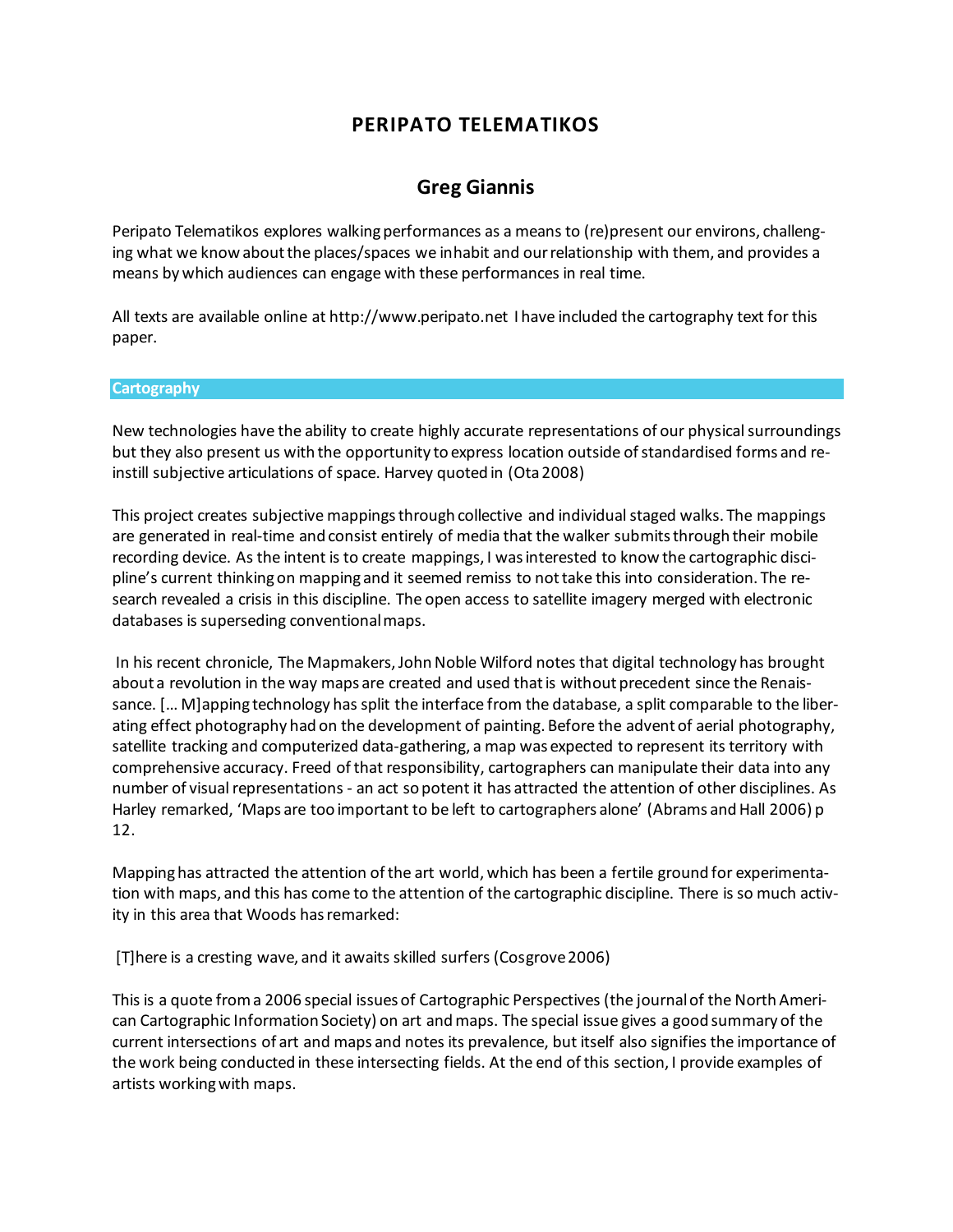The art world's response addresses some of the contemporary concerns surrounding maps and their use. The cartographic community itself, as mentioned previously, is leading a call for experimentation in the visual forms of maps, given that it is now freed of the responsibility to represent space with accuracy. Furthermore, the cartographic community is acknowledging the inherent subjectivity of maps and, given that accurate representation of space is now accomplished by satellite imagery, is looking to reinstill subjective articulations of space. Historically maps purported to be objective, but their subjectivity is now well understood, and they have served to support imperialist expansion and other forms of control.

As an instance of the 'microphysics of power', the imposition of rational order upon space is 'the minuscule and ubiquitously reproduced move of 'gridding' (quadriller) a visible space in such a way as to make its occupants available for observation and 'information' de Certeau quoted in (Stott 2005)

In response to this controlling view of the world from above, mappings are being constructed from the perspective of the person on the street. This raises the possibility of mappings that are created by many, from a multiplicity of viewpoints, and not by a single, overarching authority. This controlling view from above has been facilitated by the striation of the earth's surface using a grid of lines of longitude and latitude, an inseparable component of maps. This grid is encapsulated in the contemporary world by the GPS system, referred to by some commentators as the 'Imperial grid' (Holmes 2004). In Parables for the Virtual, Massumi argues that if one reduces the systems of meaning to positions on a grid, one denies the very variation and transition inherent to those systems of meaning. The GPS system is one of many technologies that have radically changed contemporary western society, allowing anyone to pin point their position, or the position of others, on the earth's surface with considerable accuracy. But modern technologies raise other issues for mapmakers. We live in a world characterised by 'speed, fluidity and ephemerality of contemporary means of transport, communication and media technologies' (Stott 2005). How are these factors to be accounted for in maps of the contemporary world? How can a map incorporate time? How can we free ourselves from the imperial grid?

### CONCERNS OF CARTOGRAPHIC DISCIPLINE.

As mentioned previously, the cartographic discipline is in crisis. Its role in providing accurate maps has been superseded by satellite imagery combined with online databases. Their response has been to encourage a subjective, socially inclusive cartography, to bring to the fore that which has thus far been omitted from maps, to encourage experimentation with map forms given their emancipation from having to provide accurate representations, and to explore possibilities for mapping to represent a fluid, ephemeral, dynamic world; what static representations are unable to do. As noted by Lippard, this response is not entirely new, and perhaps those that led this call in the sixties, did so in anticipation of the current problems with cartography.

The mapmaking process can also bring together disparate elements in a community. In the sixties, geographer William Bunge proposed a 'Society for Human Exploration' that would map from different human viewpoints, including children's. [...] Local people would lead expeditions to create 'oughtness maps,' whose goals were to change rather than merely map the world. (Lippard 1997) p79

This opens the way for maps to articulate a subjectivity missing from maps from the:

time of the Renaissance as new objectivity and functionality began to enter map making techniques leading to the standard of map we have today — 'maps stripped of all elements of fantasy and religious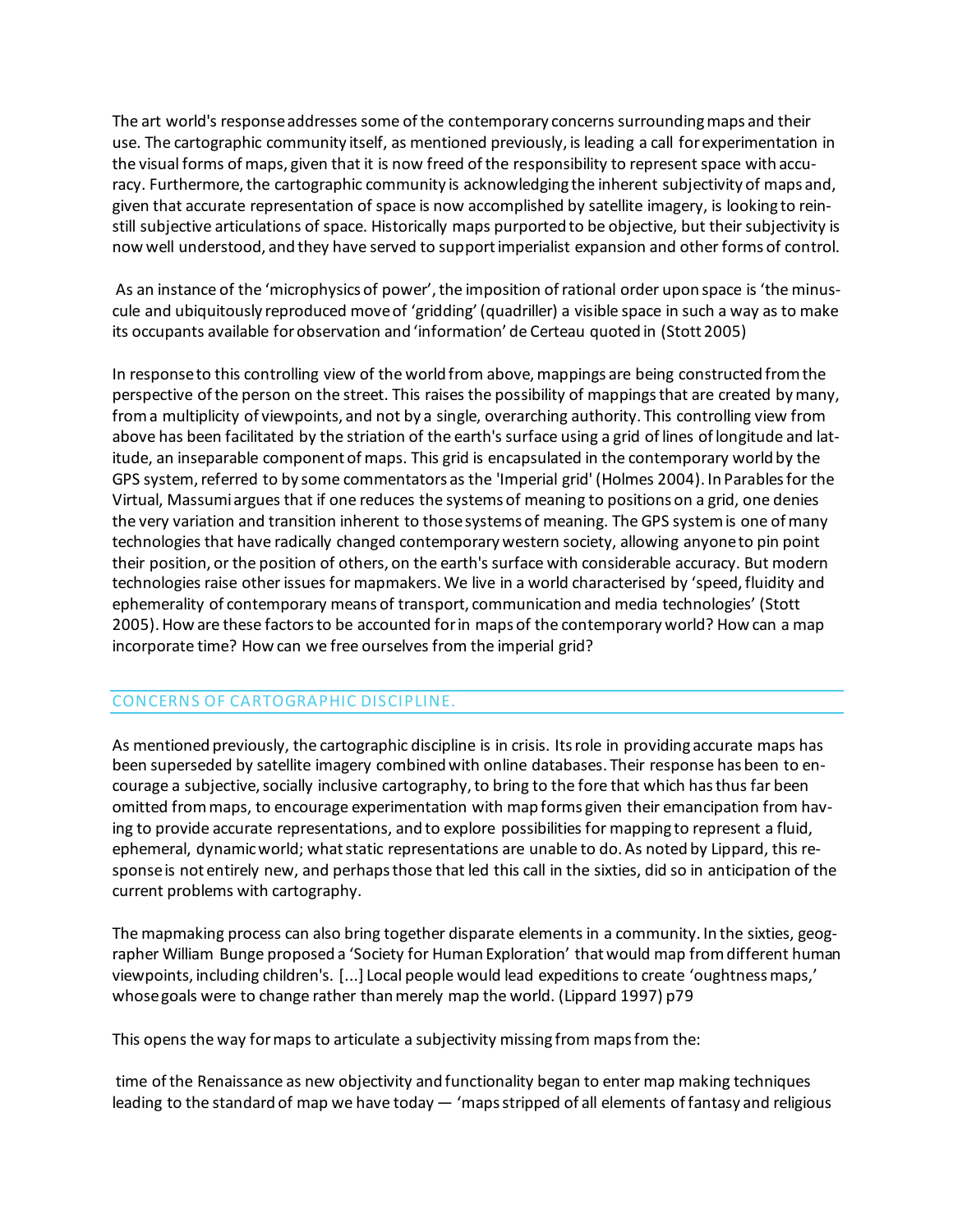belief, as well as any sign of the experiences involved in their production had become abstract and strictly functional systems for the factual ordering of phenomena in space.' (Ota 2008) p361-362

In contrast to the maps we have today, this project's mappings are totally constructed of the experiences involved in their production (i.e. staged walks), and make no attempt to factually order space. I proposed a subverting of the map, by creating a (re)presentation from the view point of ground level; a montage of media fragments. This builds on de Certeau's proposal that place is defined by urban planning but transformed into a space through the act of walking:

space is composed of intersections of mobile elements. It is in a sense actuated by the ensemble of movements deployed within it. […] In short, space is a practised place. (de Certeau 1984) p117

The mappings are constructed totally by media that the walker submits through their mobile recording device. Not the 'voyeur' who is 'at a distance' and thus 'a solar Eye, looking down like a god' who 'must disentangle himself from the murky intertwining of daily behaviours and make himself alien to them'. (de Certeau 1984) p92-93 The walker makes no pretence to mapping a totality, objectivity, or ordering space. Her intervention is one that is very localised and amongst the 'murky intertwining of daily behaviours.' This raises the possibility for mappings to articulate knowledge that isn't solely about ordering space, but a multiplicity of concerns. For example:

MILK [a project by Ieva Auzina and Esther Polak traced the path of milk from its origins in the udder of a cow in rural Latvia to a cheese vendor in the Netherlands] suggests a powerful vision of how locative technologies could allow one to more fully understand how products are commodified and distributed through the actions of global trade, thereby making visible the networked society. … [W]hen tied to a materialist vision, the recent turn to maps is among the strongest critiques of globalization available to us. Recognizing this, philosopher Alain Badiou referred to the maps of power drawn by artist Mark Lombardi as 'the creation of a new possibility of art and a new vision of the world. (Tuters and Varnelis 2006).

Here we have two very divergent manifestations of mapping. MILK provides a glimpse of the networked society through tracing the path of a basic food product, whilst the maps drawn by Lombardi visualise the networks of power, corporations and the military.

Perhaps the biggest of all challenges is to map '[t]he complexities of the contemporary world – those of financial markets, information networks, social relations, etc. – [that] are said to be 'unfigurable', opaque and unrepresentable.' The map 'must account for the speed, fluidity and ephemerality of contemporary means of transport, communication and media technologies.' (Stott 2005) How can a map be dynamic? Any representation that is static is fixed in time, and represents a snapshot of its subject at a particular point in time. In order to incorporate time, the medium itself must have this faculty. Paper is out of the question (for the moment at least) whereas networked media such as the Internet is the most suitable candidate.

The mappings produced for this project are accessed on the Internet. The constituent components are stored in an online database, and are extracted from the database and presented in ZUI, whenever a mapping is viewed. As is the case with satellite maps, the interface is split from the database. The interface serves all mappings, each differentiated by the constituent components that together comprise that mapping. The constituent components are added to the database over time, and can continue to be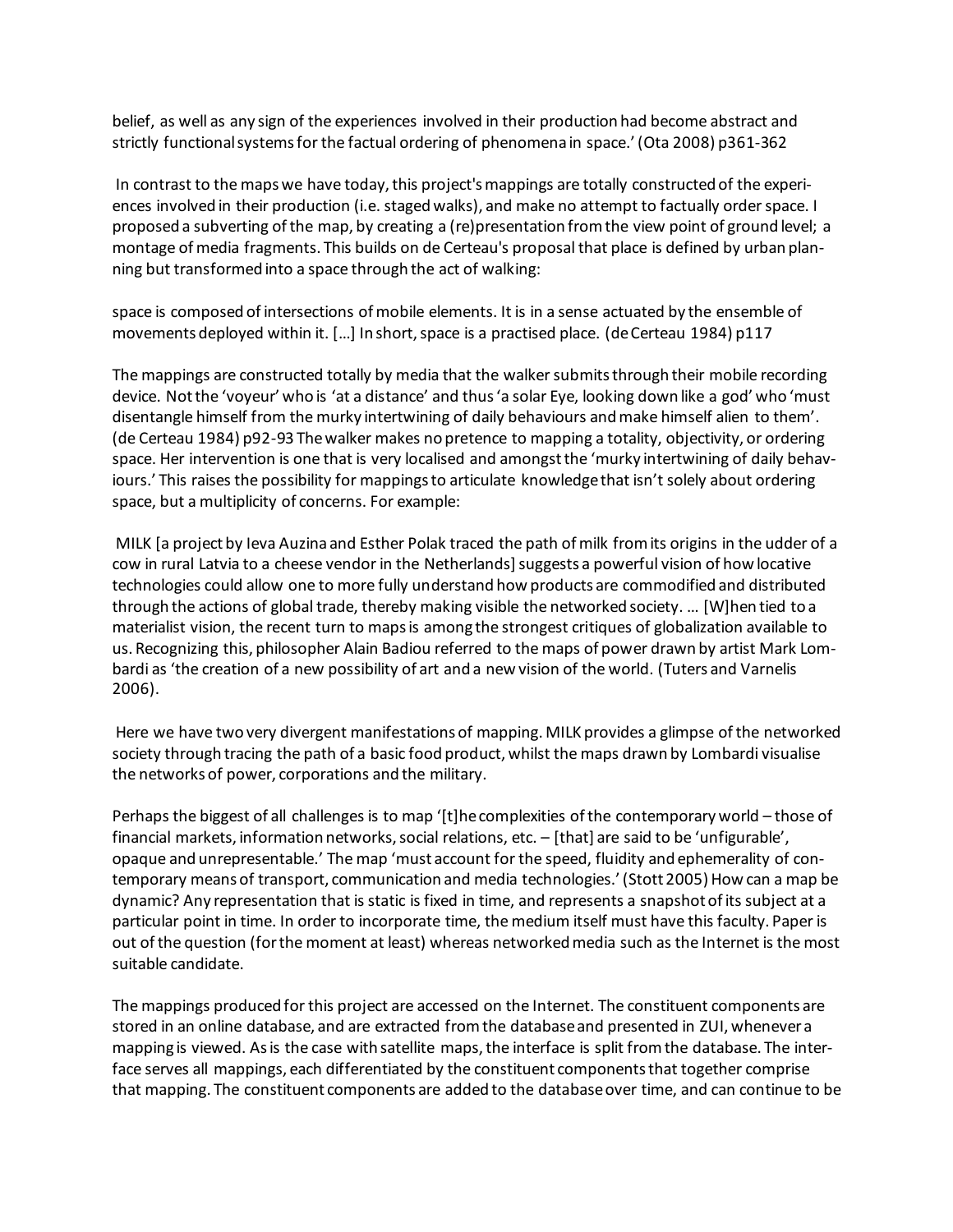so indefinitely. Unlike static representations these mapping can change over time, opening up the possibility to represent the 'unrepresentable' complexities of the contemporary world.

As mentioned previously, this project's mappings are implemented in such a way as to allow unrestricted manipulation of the constituent components so that the mappings are mutable. All uploaded elements are available for further manipulation. Their position (x, y and z-planes) in the interface is variable. Visitors to the site are able to move these elements and create associations between elements and group others. As a result, the mappings are not fixed in time or spatially. All the constituent components can be added over time and subsequently moved in relation to one another, further complicating the idea of a 'map', but coming closer to the Deleuzian notion of a map:

Make a map, not a tracing…. What distinguishes the map from the tracing is that it is entirely oriented toward an experimentation in contact with the real. The map does not reproduce… it constructs…. The map is open and connectable in all of its dimensions; it is detachable, reversible, susceptible to constant modification. It can be torn, reversed, adapted to any kind of mounting, reworked by an individual, group, or social formation. It can be drawn on a wall, conceived of as a work of art, constructed as a political action or as a meditation. (Deleuze and Guattari [1980] 1987) p12

The tracing that Deleuze refers to is what we have come to know as the base map. It represents extant knowledge and therefore proposes nothing new, simply a reiteration of existing ideas. The base map has also been dispensed with in this project's mappings. If we are to accept that current mappings represent a Cartesian and static notion of space (Sant 2006) p 99 then to simply take an existing map and overlay it with subjective content only reinforces this. We are still dealing with the same base map, with all its inherent problems, the only difference being that it is now annotated with subjective information:

Current collaborative mapping projects using locative media technologies have often overlooked the conventions of the base map as a site for reinvention. Although these projects are ambitious in their aim to propose alternative organizations of urban space through the way it is digitally mapped, they remain bounded by datasets that reinforce a Cartesian and static notion of urban space.

### […]

Although many collaborative mapping projects undermine their own base maps by layering them with collectively defined concepts of space; including participants' emotions, itineraries and memories, these annotations are inextricably linked to the predefined foundations of the map they overlay. (Sant 2006) p 99-100

In some instances, the mappings serve to embed media into place. Subsequent visitors to these sites, with the correct equipment, are then able to retrieve the media left by the mappers:

Geograffiti (CN/UK) and GeoNotes (SE) … seek not to document or interpret the environment but to embellish it with digital graffiti or virtual tagging as expressive mark. (Hemment 2004)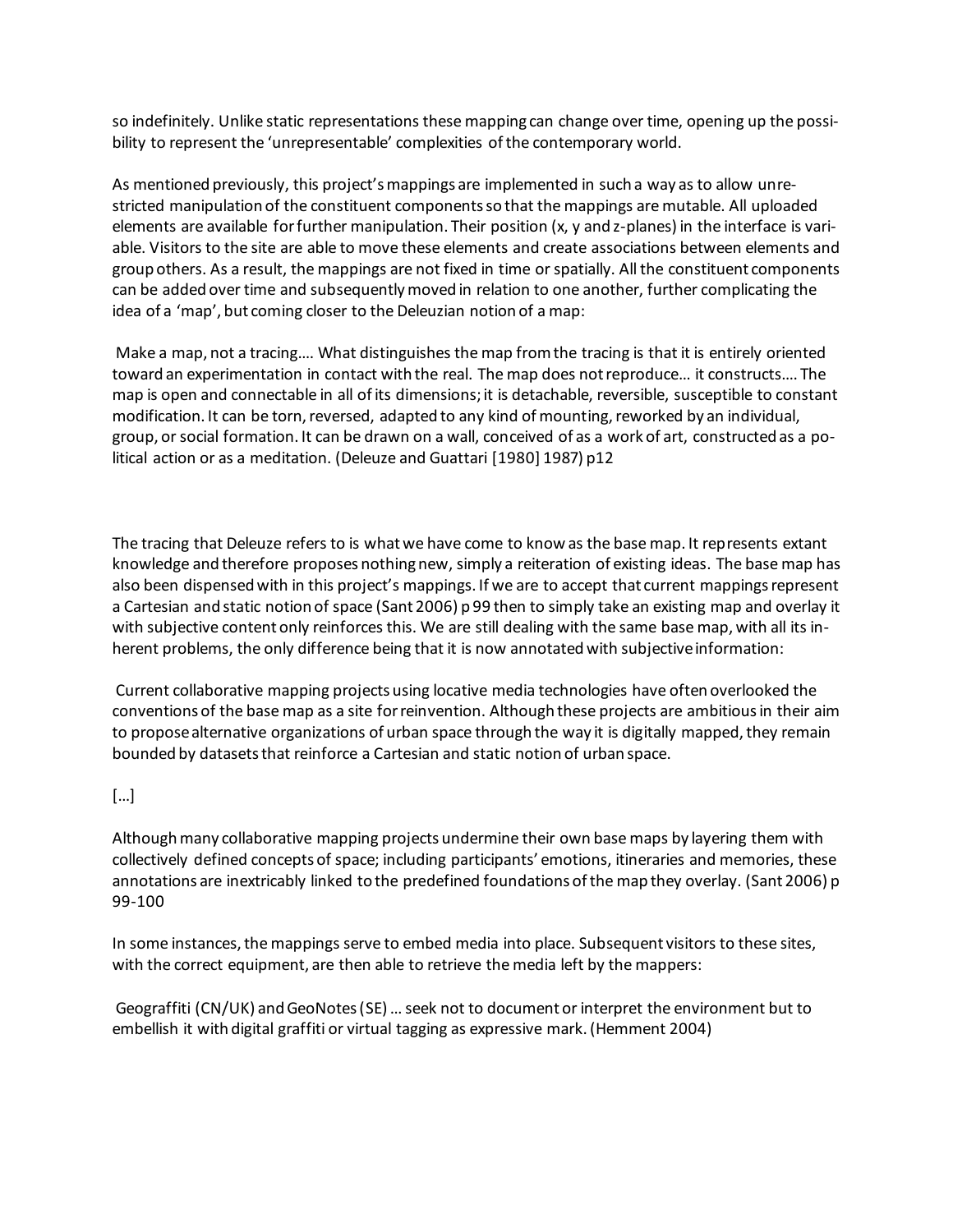This has obvious applications for audio-guided tours, which is already widespread. Outside of the media art world, artists work with maps in ways that are less reliant on the base map, many dispensing with it altogether. Casey's Earth Mapping gives many examples.

Aside from reinforcing a Cartesian and static notion of space, the base map, with its reliance on the grid, can be seen to be reinforcing a static notion of thought:

When we think of space as 'extensive,' as being measurable, divisible, and composed of points plotting possible positions that objects may occupy, we are stopping the world in thought. We are thinking away its dynamic unity, the continuity of its movements. We are looking at only one dimension of reality. (Massumi 2002) p 6

For Massumi, this reliance on the grid represents a far greater problem as it stifles the potential for change and looks at the world in a way that restricts possibilities.

### ART AND MAPPING

Artists are harking back to the premodern, subjective map that 'concentrated on geographical meanings' and offered 'as full an impression as possible of the lived texture of the local landscape'. (Lippard 1997) p 81

Jameson concludes that 'the political form of postmodernism, if there is any, will have as its vocation the invention and projection of a global cognitive mapping, on a social as well as a spatial scale.'

### […]

There would be virtually no end to a list of every artist, literary critic, critical theorist, art historian, sociologist, or philosopher who globally or locally 'maps out' the contemporary cultural landscape. (Bosteels 1996, p 110)

- Earth Mapping (Casey 2005)
- Guillermo Gomez-Peña placed South America at the top of a map (Lippard 1997) p 80
- Peter Fend worked with Petersen projection (Lippard 1997) p 80
- Peter Dykhuis exhibition of 'world views' during G7 summit in Halifax, world maps published by each of the G7 countries placed side-by-side. 'Seeing them all side-by-side, the differences between maps are striking. Aspects of their design and choice of colour seem to embody national stereotypes - the Japanese map looking understated, with light, cool colours, while the Italian map is bold and funky, with wildly curvaceous lettering. Each of these superpowers locates itself towards the centre of the world, and relegates the rest of the world more or less to the margins.' (Lippard 1997) p 80
- 'Florence Ladd asked a group of urban African American youths in California to draw maps of their neighborhood and received widely diverse interpretations.' (Lippard 1997) p 80
- 'Stanley ("this way") Brouwn exhibited scribbled pencil maps made by people in Amsterdam from whom he asked directions to a well-known landmark.' (Lippard 1997) p 80.
- 'Working with only a biro and a camera, and with no knowledge of the area, Hugh Davies representing Analogue Art Map spent the 2006 Conflux Festival seeking hand drawn maps from locals in the Brooklyn NY area. These maps gave directions to sources of food, water and rest as well as to possible points of